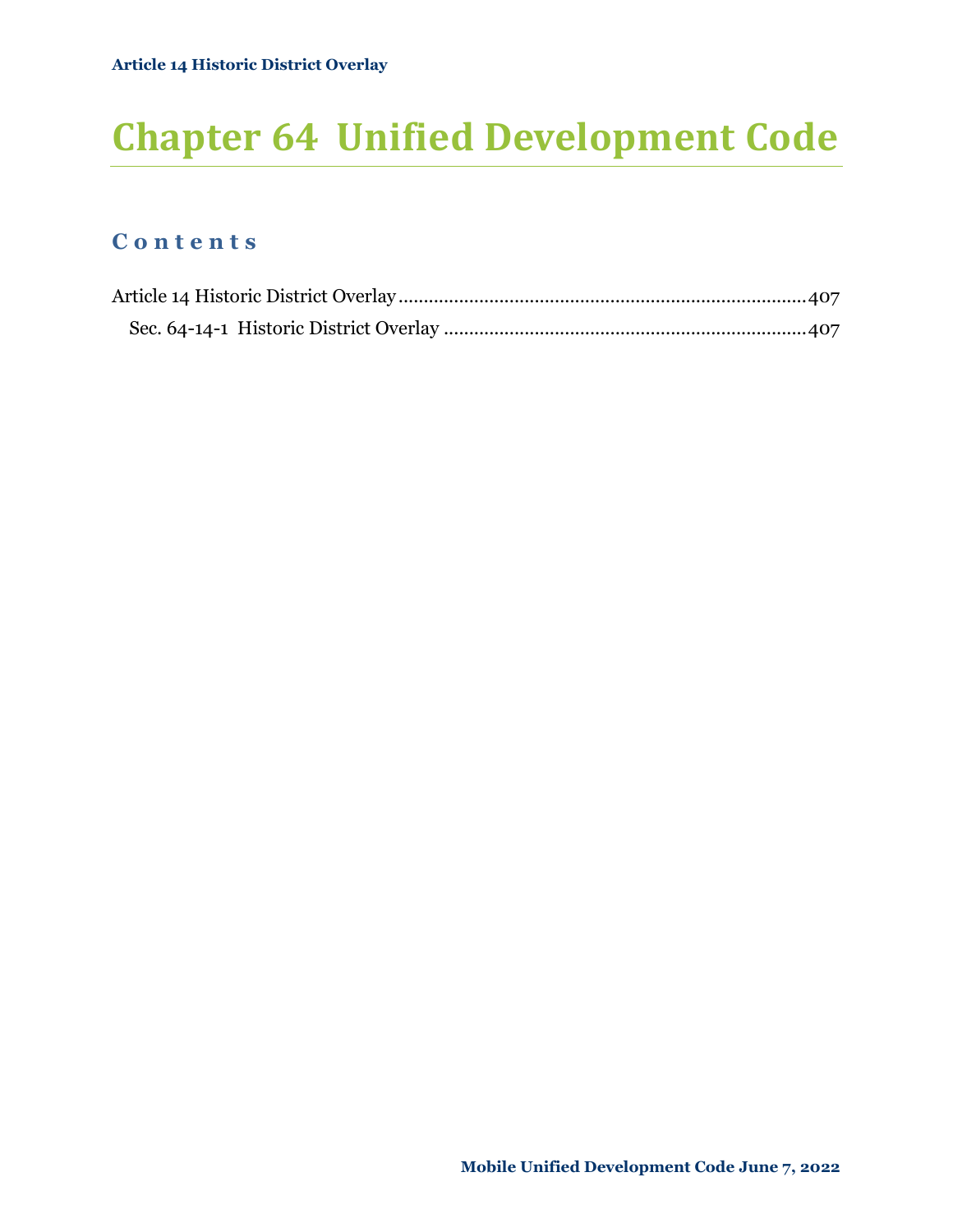## <span id="page-1-0"></span>Article 14 **Historic District Overlay**

## <span id="page-1-1"></span>**Sec. 64-14-1 Historic District Overlay**

- A. Applicability. The regulation and criteria set forth in this section apply only to the zoning district's dimensional standards. It does not apply to standards establishing permitted, conditional or prohibited land uses, or the development standards established in Article 4 (including trees, landscaping, parking or buffers).
- B. Permitted Uses. See Article 2 (Use Table).
- C. Dimensional Standards. The following dimensional standards apply to Structures located in a locally designated Historic District. If there are no existing buildings within 150 feet of the proposed development, then the dimensional standards are determined using the dimensions and placement of the buildings on the next adjoining block within the Historic District.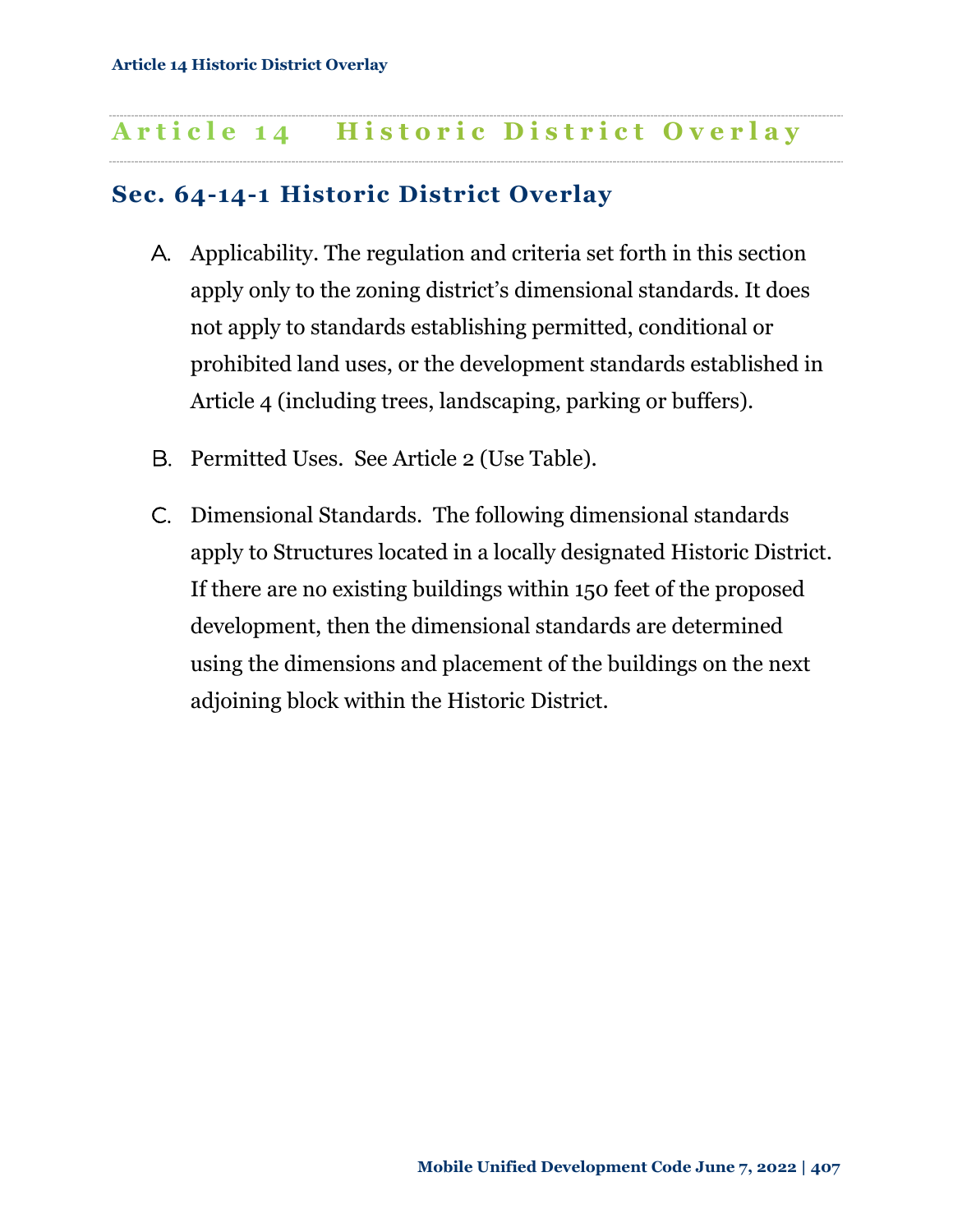#### **Article 14 Historic District Overlay**



*Table 64-14-1.1 Dimensional Standards for Historic District Overlay*